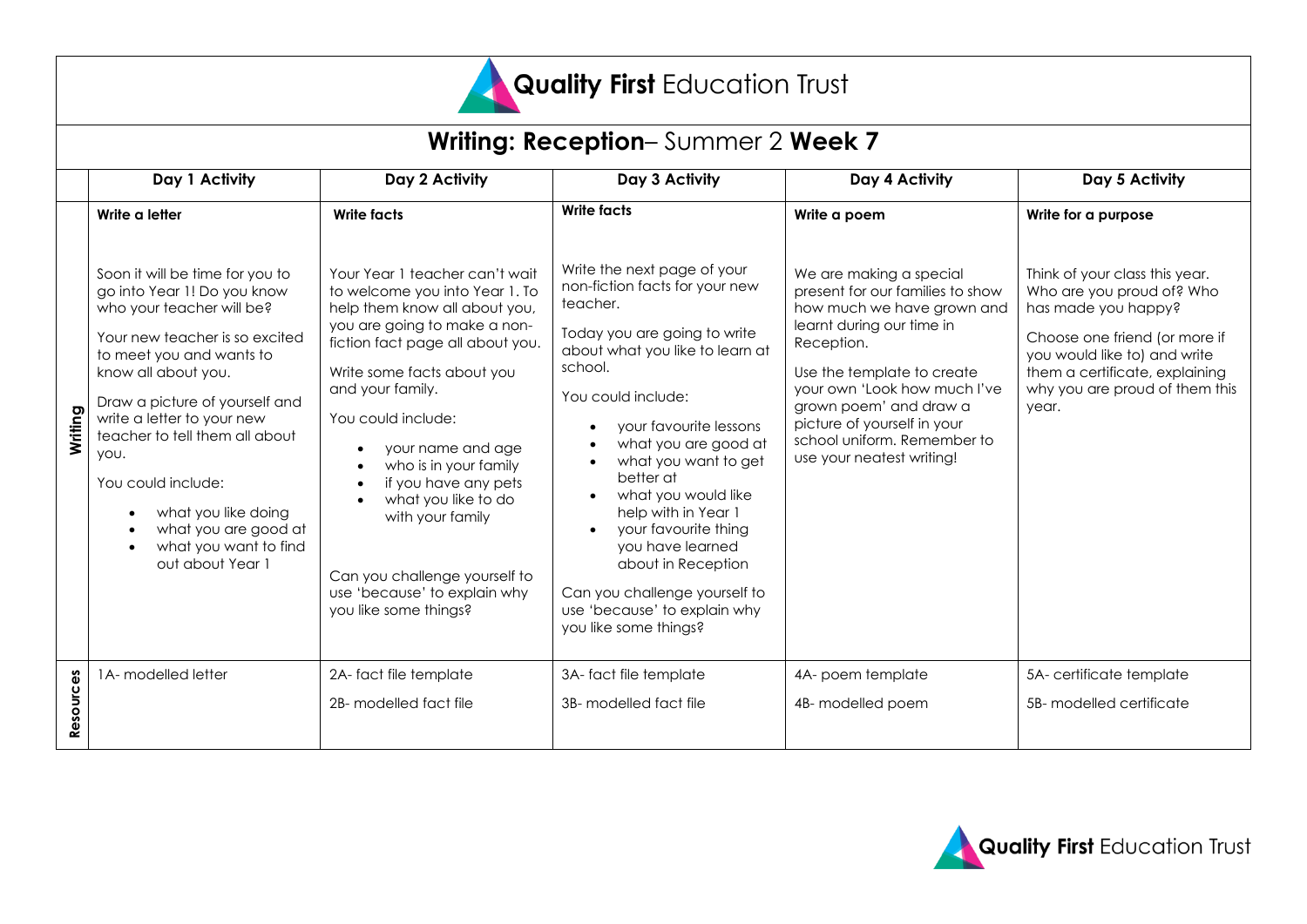## **Resource 1A- modelled letter**

To my new teacher,

Hello! My name is Fred. I am so excited to be in Year 1.

I like building houses with Lego and drawing. My best friend is Tom. We play together a lot and I am really good at sharing with him.



In Reception I liked learning maths and writing stories. Do you write stories in Year 1? What topics do we do?

I can't wait to meet you!

From,

Fred

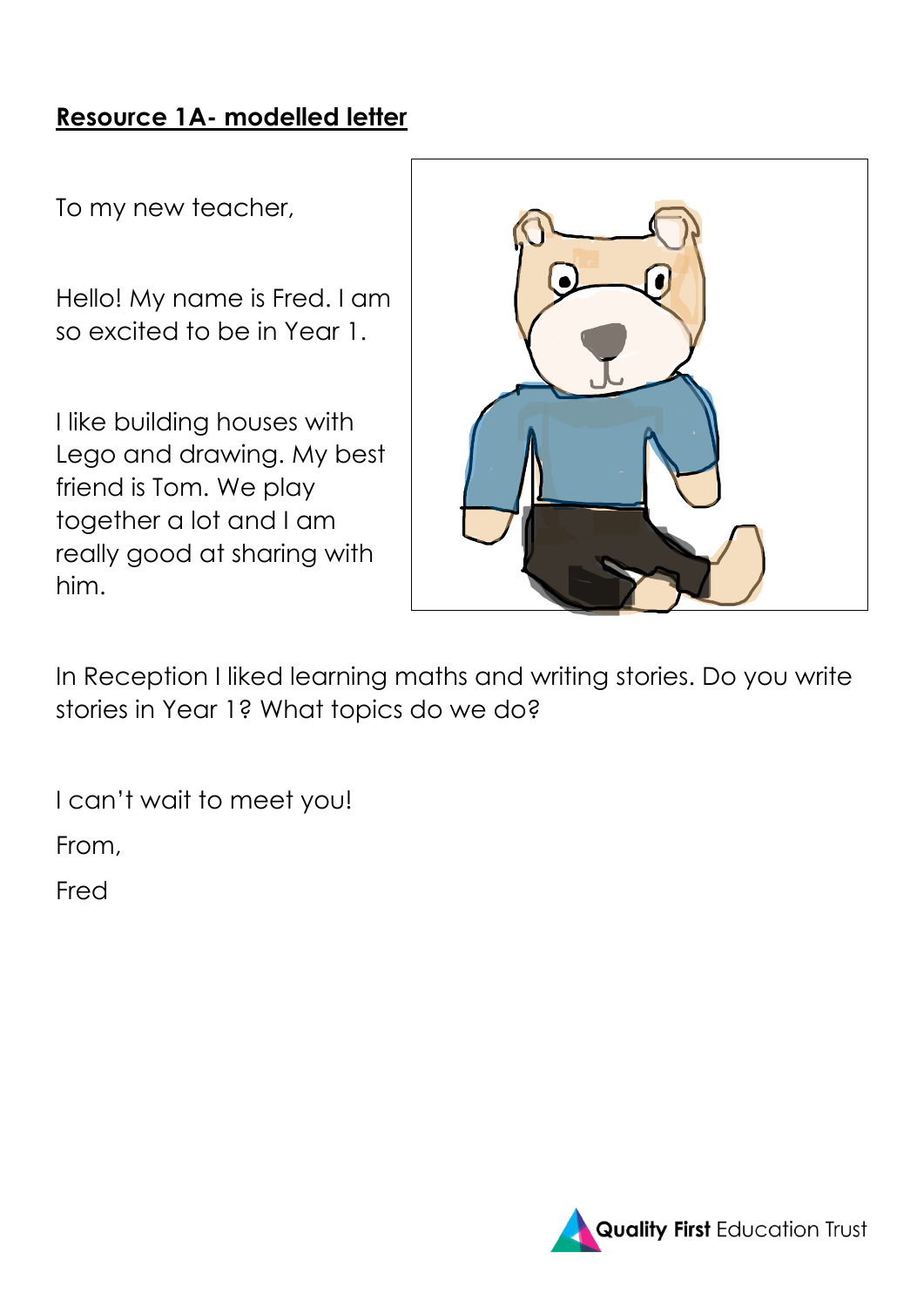## Resource 2A- fact file template

I am \_\_\_\_\_\_\_\_\_\_\_\_\_\_\_\_\_\_\_\_\_ years old.

These people are in my family:

Things I like to do with my family:

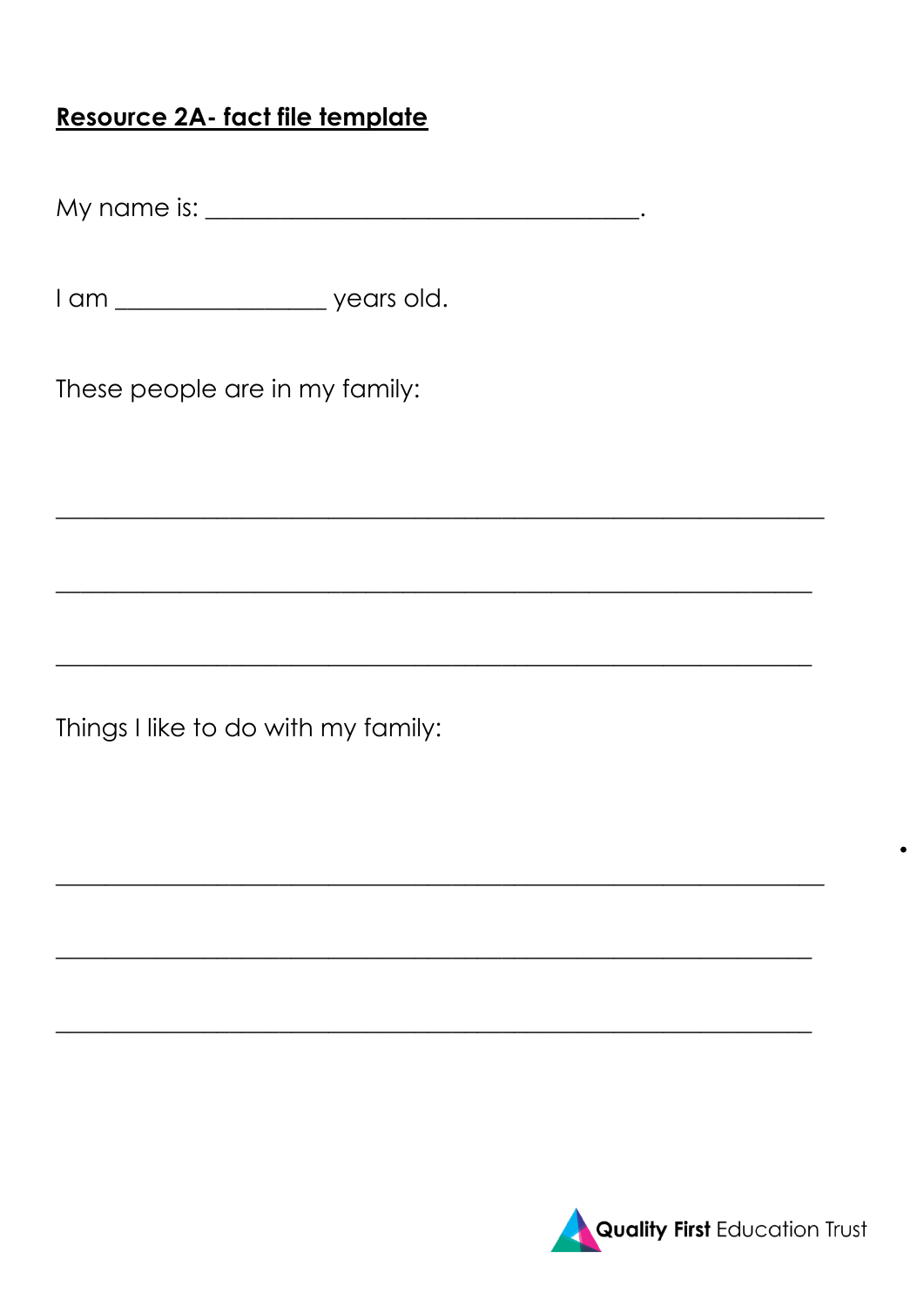### **Resource 2B- modelled fact file**

My name is:  $\underline{~\text{Fred}}$  .

 $I$  am  $\begin{array}{@{}c@{\quad}l} \overline{5} & \overline{ } \overline{5} & \overline{ } \overline{5} & \overline{5} \end{array}$  years old.

These people are in my family:

| My mummy and my little       |  |  |  |
|------------------------------|--|--|--|
| sister. I love them so much! |  |  |  |
| My little sister is funny.   |  |  |  |

Things I like to do with my family:

We like to go to the park and feed the ducks. Sometimes we \_\_\_\_\_\_\_\_\_\_\_\_\_\_\_\_\_\_\_\_\_\_\_\_\_\_\_\_\_\_\_\_\_\_\_\_\_\_\_\_\_\_\_\_\_\_\_\_\_\_\_\_\_\_\_\_\_\_\_\_\_\_\_\_\_ \_\_\_\_\_\_\_\_\_\_\_\_\_\_\_\_\_\_\_\_\_\_\_\_\_\_\_\_\_\_\_\_\_\_\_\_\_\_\_\_\_\_\_\_\_\_\_\_\_\_\_\_\_\_\_\_\_\_\_\_\_\_\_\_\_ have a movie night with popcorn!

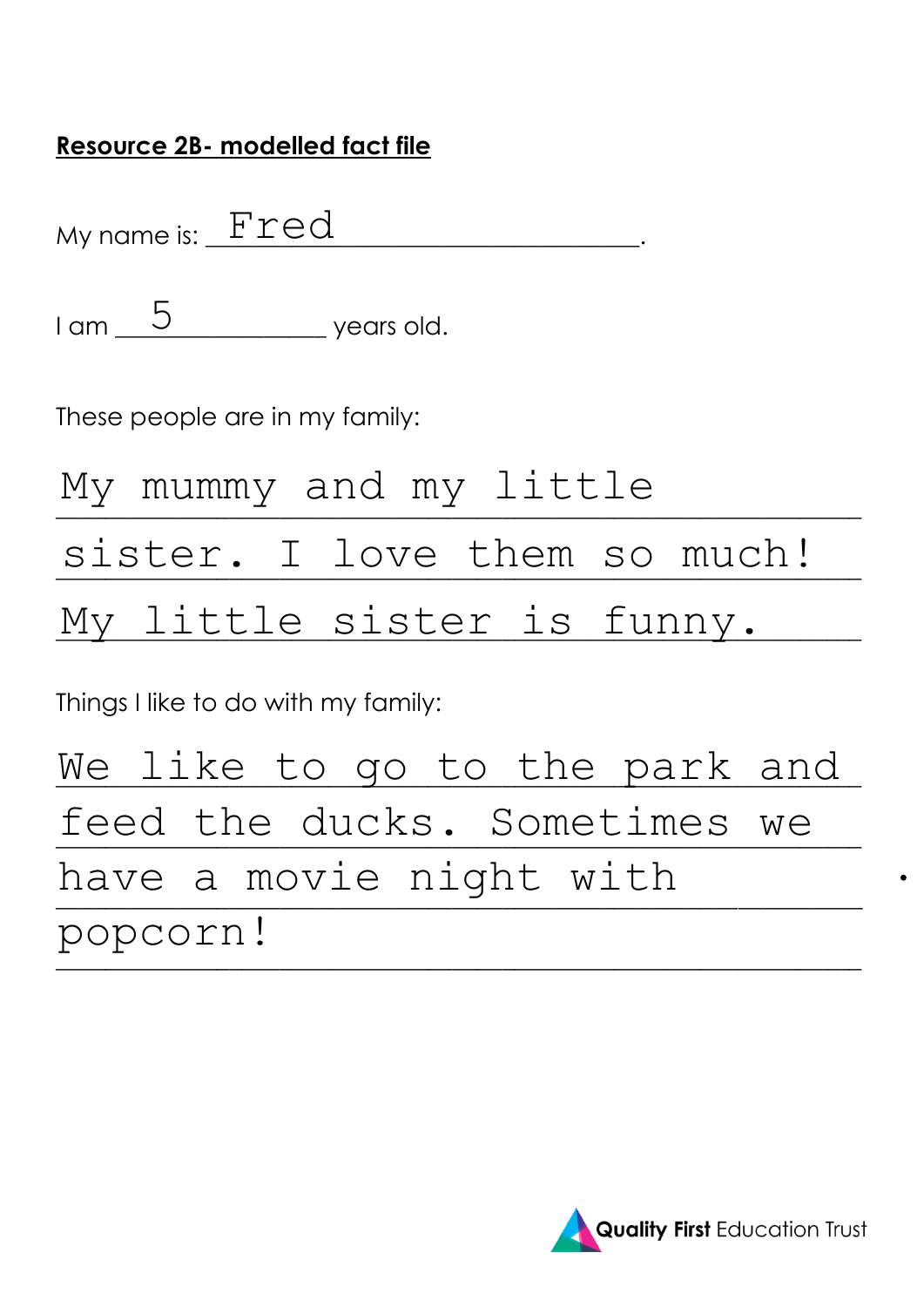# Resource 3A- fact file template

| ,我们也不会有什么。""我们的人,我们也不会有什么?""我们的人,我们也不会有什么?""我们的人,我们也不会有什么?""我们的人,我们也不会有什么?""我们的人 |  |  |  |  |  |
|----------------------------------------------------------------------------------|--|--|--|--|--|
| <u> 1989 - Jan James James Barnett, amerikan bahasa (j. 1989)</u>                |  |  |  |  |  |
| My favourite thing I learnt about in Reception is: _____________________________ |  |  |  |  |  |
|                                                                                  |  |  |  |  |  |
|                                                                                  |  |  |  |  |  |



 $\bullet$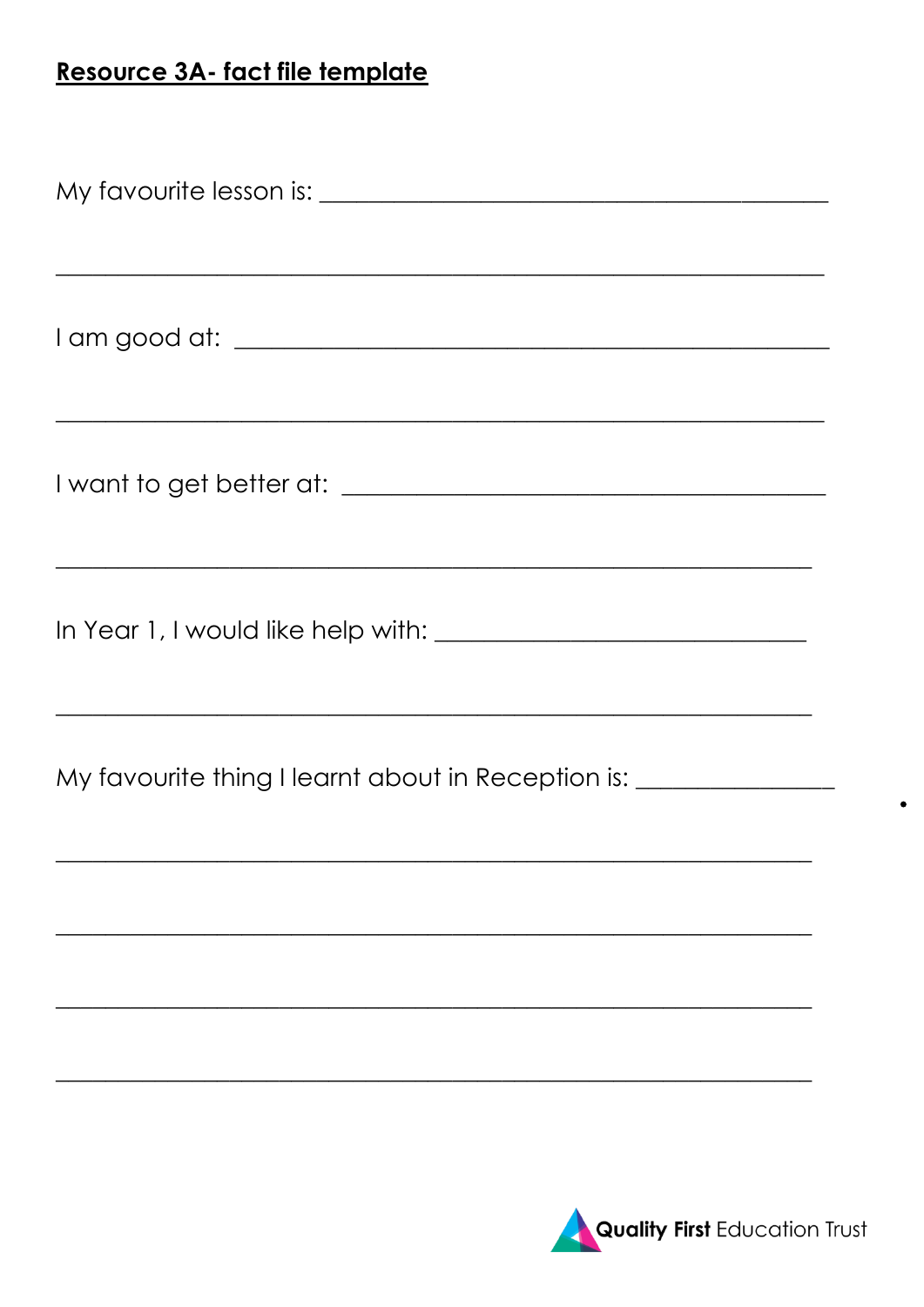## **Resource 3B- modelled fact file**

My favourite lesson is: PE because I like running with my friends. I am good at: Sharing and being kind to other people. I want to get better at:  $\fbox{Spelling my} \$ \_\_\_\_\_\_\_\_\_\_\_\_\_\_\_\_\_\_\_\_\_\_\_\_\_\_\_\_\_\_\_\_\_\_\_\_\_\_\_\_\_\_\_\_\_\_\_\_\_\_\_\_\_\_\_\_\_\_\_\_\_ Words to Learn. In Year 1, I would like help with:  $\frac{_{\mathrm{Makking}}}{_{\mathrm{Makking}}$ \_\_\_\_\_\_\_\_\_\_\_\_\_\_\_\_\_\_\_\_\_\_\_\_\_\_\_\_\_\_\_\_\_\_\_\_\_\_\_\_\_\_\_\_\_\_\_\_\_\_\_\_\_\_\_\_\_\_\_\_\_ more friends at lunchtime. My favourite thing I learnt about in Reception is: \_\_ $\text{\texttt{I}}\_\text{\texttt{real}}\_\text{\texttt{Y}}$ \_\_\_\_\_\_\_\_\_\_\_\_\_\_\_\_\_\_\_\_\_\_\_\_\_\_\_\_\_\_\_\_\_\_\_\_\_\_\_\_\_\_\_\_\_\_\_\_\_\_\_\_\_\_\_\_\_\_\_\_\_ liked learning about looking after our planet and recycling rubbish. I always make sure I \_\_\_\_\_\_\_\_\_\_\_\_\_\_\_\_\_\_\_\_\_\_\_\_\_\_\_\_\_\_\_\_\_\_\_\_\_\_\_\_\_\_\_\_\_\_\_\_\_\_\_\_\_\_\_\_\_\_\_\_\_ don't litter!

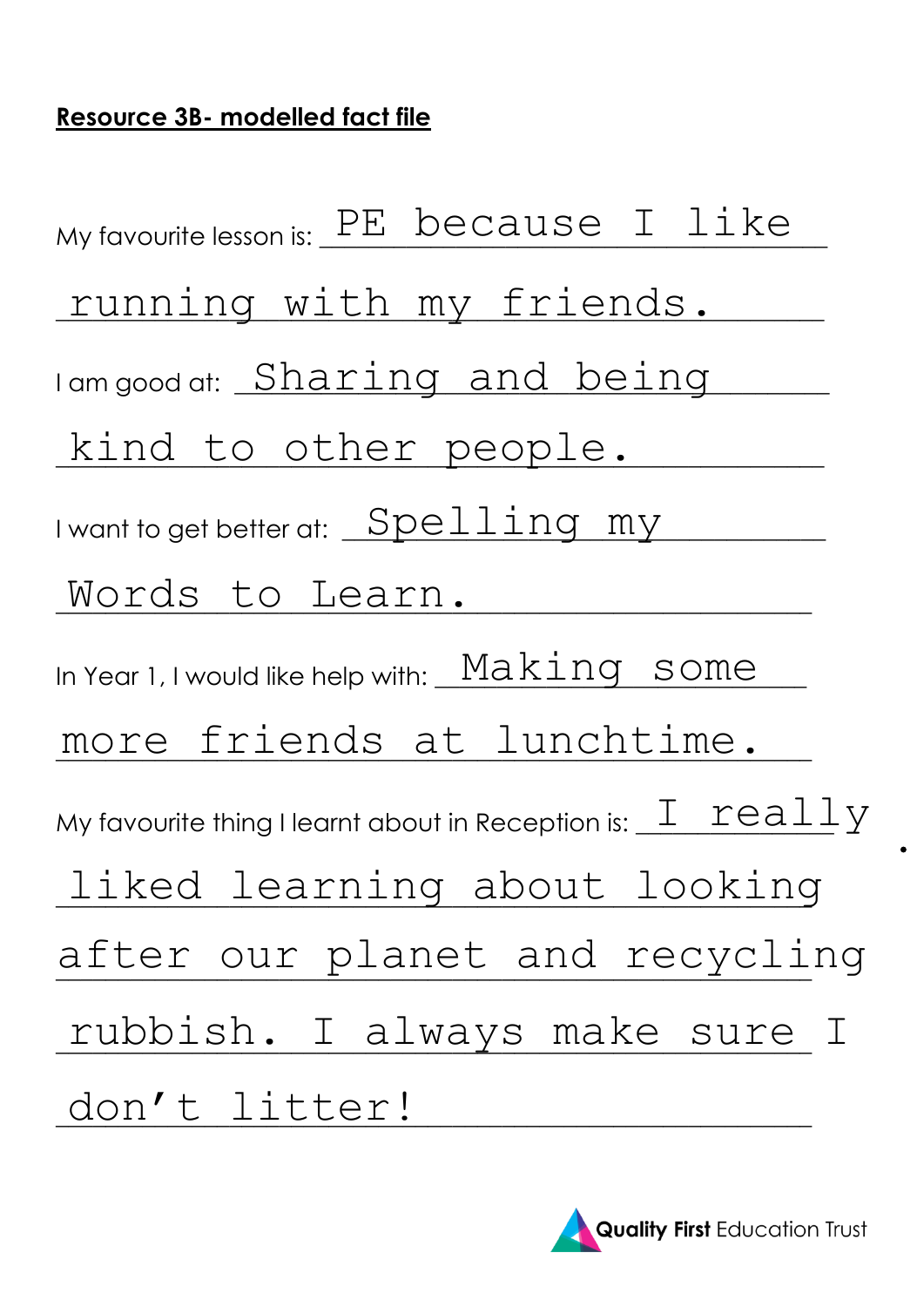# Look How Much I've Grown By \_\_\_\_\_\_\_\_\_\_\_\_\_\_\_\_\_\_\_ Look how much I've grown. Look how much I've grown. Look how much I've grown. Look Look

Look

Look how much I've grown.



**Quality First** Education Trust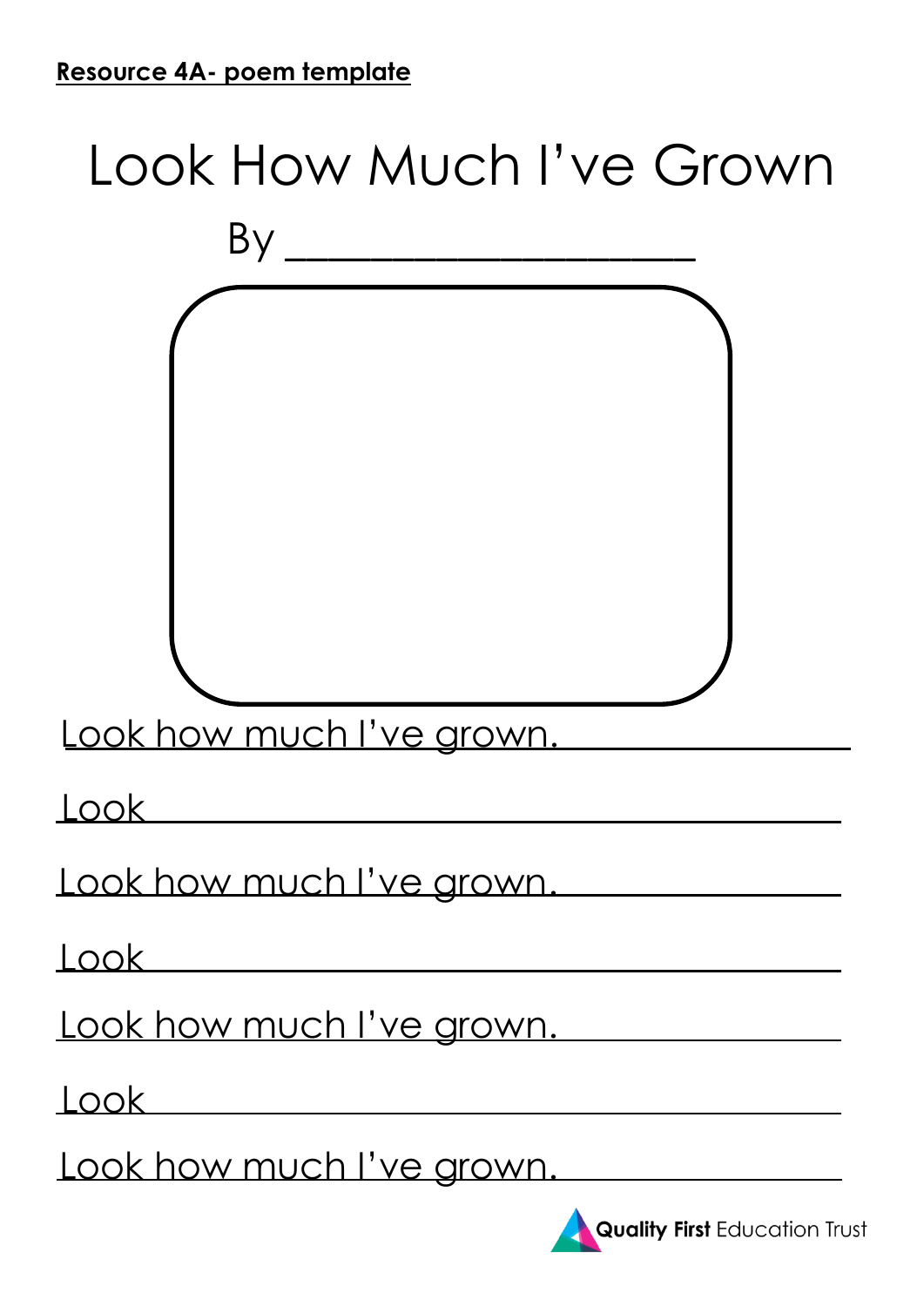

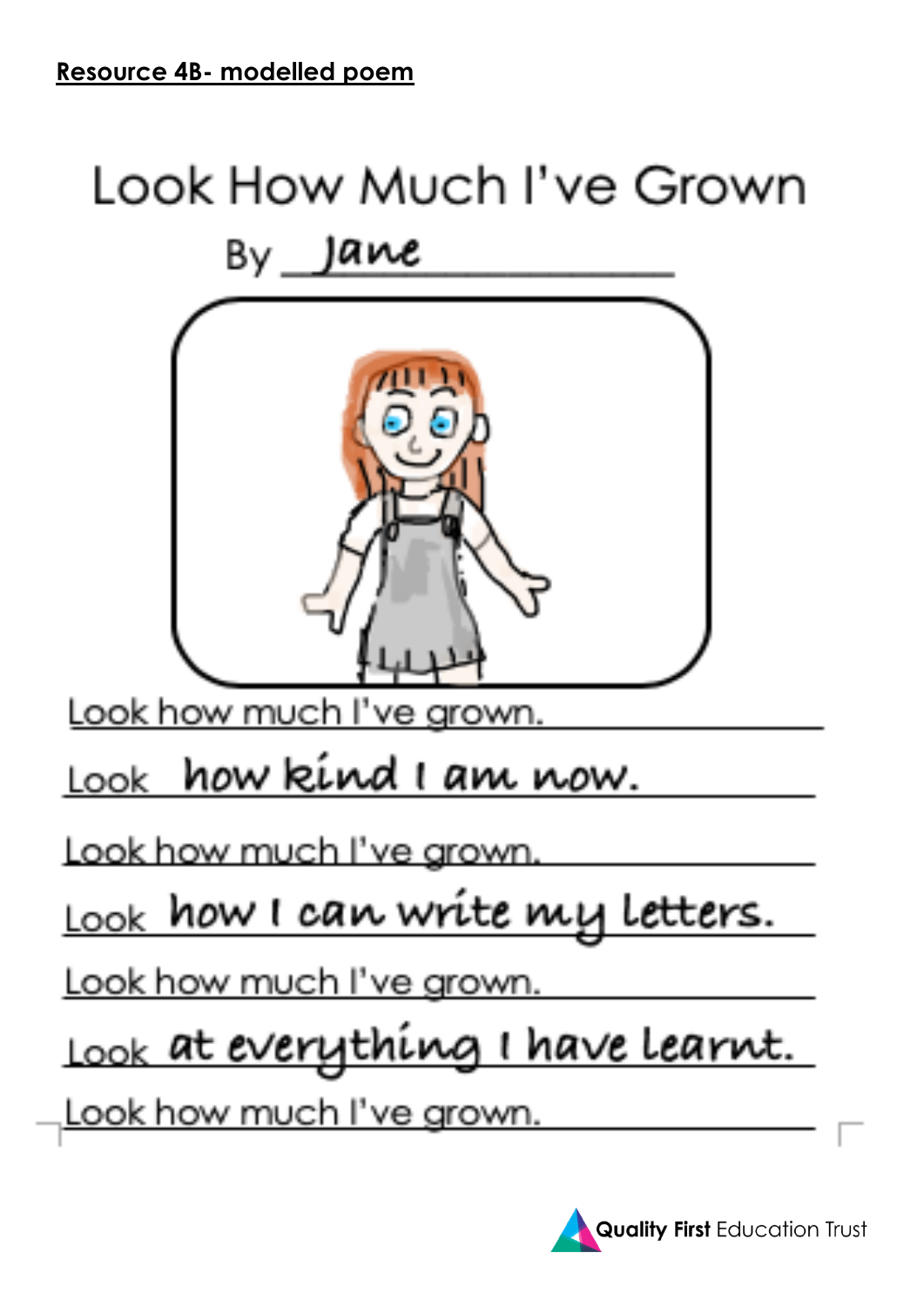